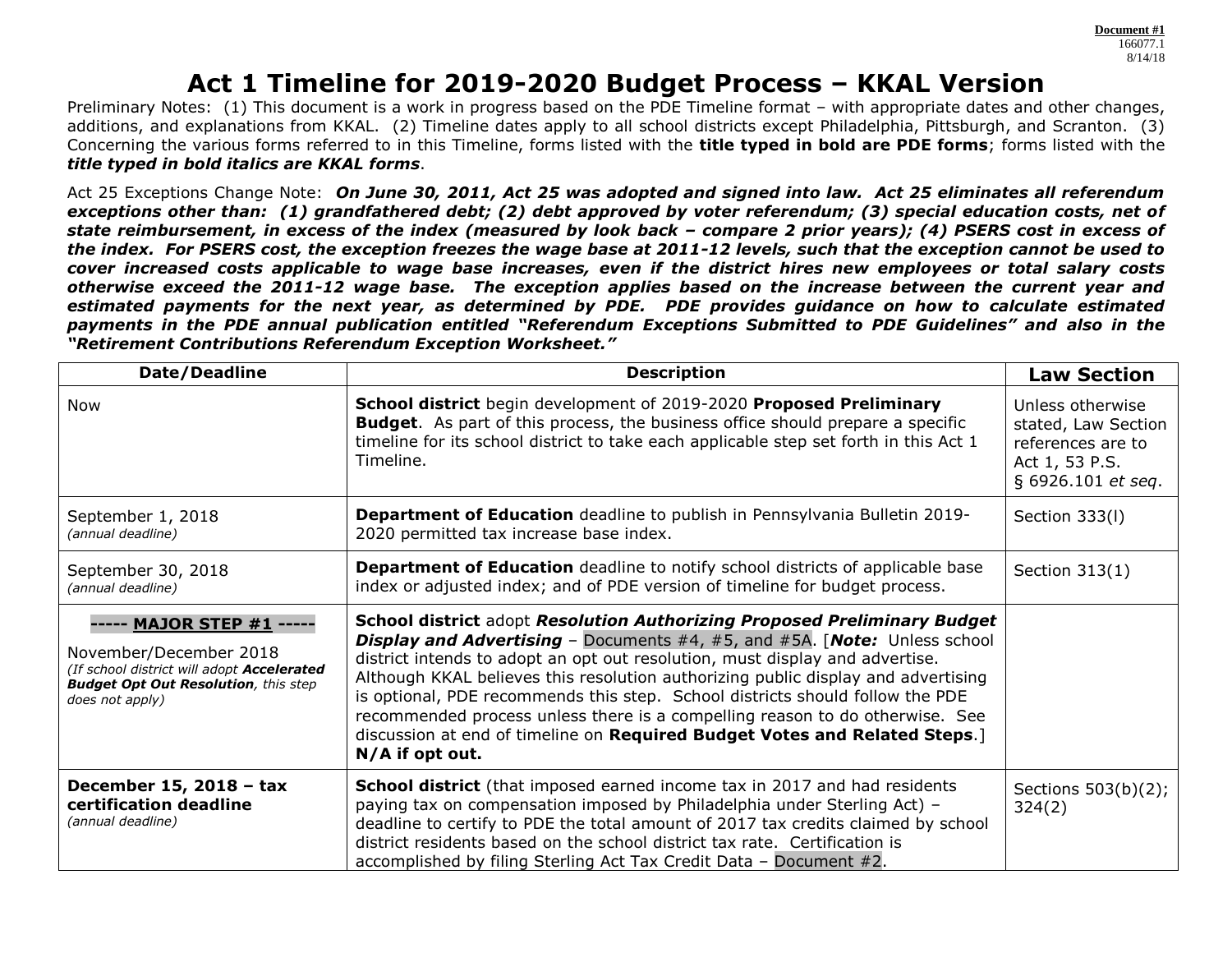|                                                                                                                                                                                                                                                                                                                                                                               |                                                                                                                                                                                                                                                                                                                                                                                                                                                                | 6/16/17<br>Page 2             |
|-------------------------------------------------------------------------------------------------------------------------------------------------------------------------------------------------------------------------------------------------------------------------------------------------------------------------------------------------------------------------------|----------------------------------------------------------------------------------------------------------------------------------------------------------------------------------------------------------------------------------------------------------------------------------------------------------------------------------------------------------------------------------------------------------------------------------------------------------------|-------------------------------|
| December 31, 2018<br>(30 days prior to preliminary budget<br>display deadline)                                                                                                                                                                                                                                                                                                | Department of Education deadline to notify school districts of school year<br>AFR data to be used when calculating referendum exception under Section<br>$333(f)(2)(v)$ (special education).                                                                                                                                                                                                                                                                   | Section $333(j)(4)$           |
| December 30, 2018 -<br>homestead notice<br>(annual deadline - 60 days prior to March<br>1 homestead application deadline)                                                                                                                                                                                                                                                     | School district deadline to notify by first class mail owner of each parcel of<br>residential property - which can be limited to owners not currently approved or<br>whose approval is due to expire $-$ stating that the owner must submit a<br>completed application to county assessment office to qualify for homestead<br>exclusion. Mailing must include application, instructions, and deadline. (See also<br>March 1 concerning application deadline.) | Section 341(b)                |
| December 2018/January 2019                                                                                                                                                                                                                                                                                                                                                    | <b>School districts</b> should meet with the county assessment office to engage in<br>dialogue concerning Act 1 homestead/farmstead approval and property transfer<br>rules, and procedures to be followed for May 1 certification of approved<br>properties. This step is optional, but should help avoid later problems with the<br>county homestead and farmstead list.                                                                                     |                               |
| ----- MAJOR STEP #2 -----<br>January 31, 2019 -<br>preliminary budget public<br>display or opt out<br>(110 days prior to primary election - and<br>for public display 20 days prior to<br>preliminary budget adoption)                                                                                                                                                        | School district deadline to either: (1) make 2019-2020 Proposed<br><b>Preliminary Budget</b> on form PDE-2028 available for public inspection (public<br>display); or (2) adopt opt out resolution pursuant to Section $311(d)(1)$ stating<br>district will not raise the rate of any tax by more than index (Accelerated<br><b>Budget Opt Out Resolution - Document #6).</b>                                                                                  | Sections 311(c);<br>311(d)(1) |
| February 5, 2019<br>(and within 5 days after opt out resolution<br>adoption)                                                                                                                                                                                                                                                                                                  | School district deadline to submit to PDE copy of opt out resolution and related<br>proposed tax rate increases (Real Estate Tax Rate Report - Document $#10$ ).                                                                                                                                                                                                                                                                                               | Section<br>311(d)(2)(iii)     |
| If school district adopts<br>If school district adopts Accelerated Budget Opt Out Resolution, the<br><b>Accelerated Budget Opt Out</b><br>accelerated budget and Act 1 exception and primary election steps that follow do<br>not apply - skip Timeline items other than Feb. 15, March 1, Apr. 15, and after.<br>Resolution, skip to Feb. 15,<br>March 1, Apr. 15, and after |                                                                                                                                                                                                                                                                                                                                                                                                                                                                | Section $311(d)(2)$           |
| February 10, 2019<br>(and at least 10 days prior to preliminary<br>budget adoption) (n/a if opt out)                                                                                                                                                                                                                                                                          | <b>School district</b> deadline to publish notice of intent to adopt 2019-2020<br>Preliminary Budget ( <i>Preliminary Budget Notice</i> - Document #5 or #5A - must<br>advertise at least 10 days before preliminary budget adoption. N/A if opt out.                                                                                                                                                                                                          | Section $311(c)$              |
| February 15, 2019<br>(and within 10 days after PDE receipt of<br>opt out resolution)                                                                                                                                                                                                                                                                                          | <b>Department of Education</b> deadline to notify school districts that adopted opt<br>out resolution whether the proposed tax rates are equal to or less than index.                                                                                                                                                                                                                                                                                          | Section $311(d)(4)$           |

**Document #1** 161676.1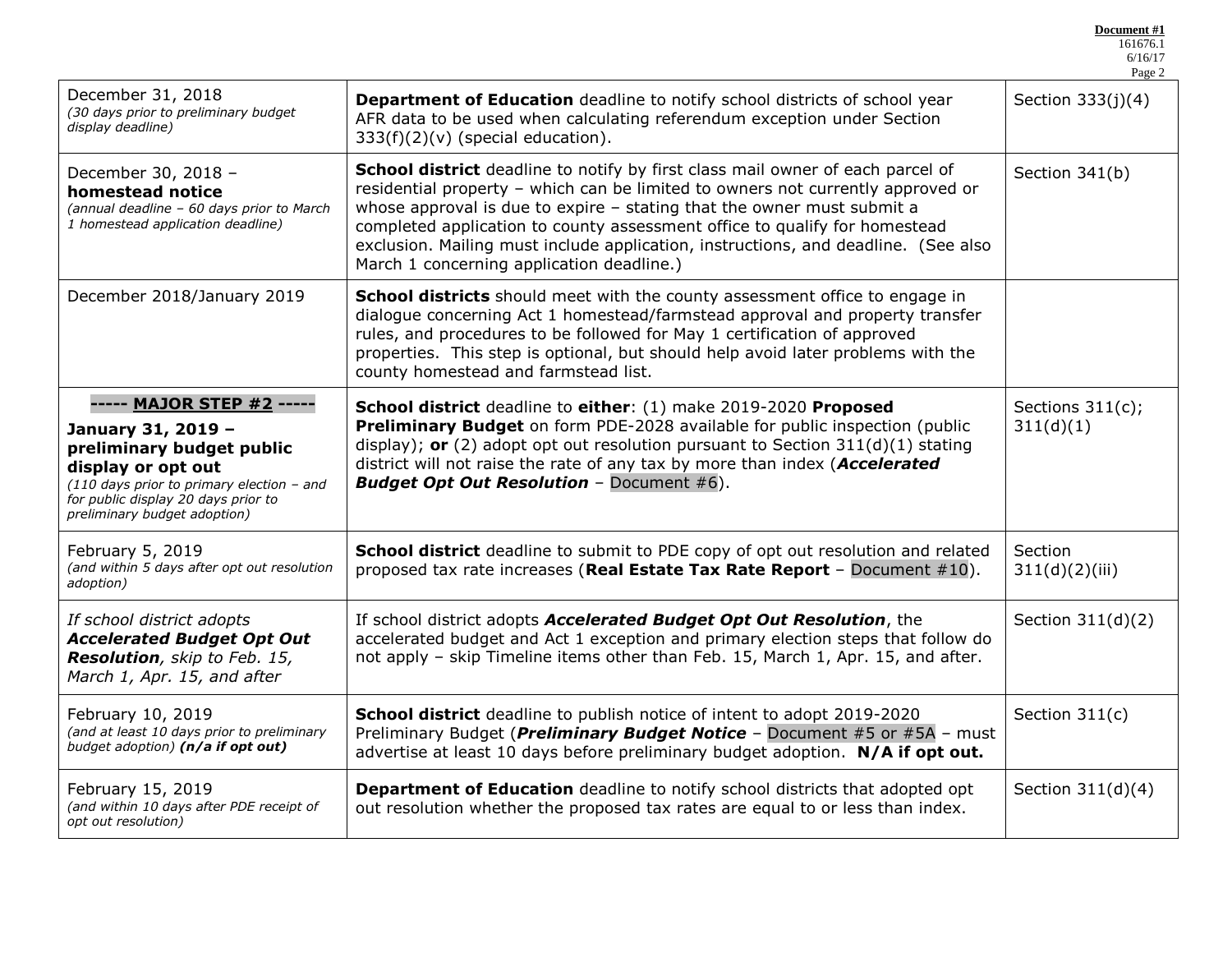**Document #1**

| February 15, 2018 to 2022 -<br>elected or municipality<br>appointed tax collector<br>qualification (law does not state a<br>deadline for this item; KKAL suggests<br>February 15) | In the first year of service by, or in the first year of a new term of, an elected or<br>municipality appointed tax collector, prior to delivery of the tax duplicate or tax<br>bills to the collector, the school district should receive copies of:<br>(1) DCED Qualified Tax Collector Certificate;<br>(2) Criminal history background information report;<br>(3) Bond in proper form;<br>(4) Evidence of appointment of deputy in compliance with applicable rules.                                                                                                                                                                                                                                         |                                           |
|-----------------------------------------------------------------------------------------------------------------------------------------------------------------------------------|-----------------------------------------------------------------------------------------------------------------------------------------------------------------------------------------------------------------------------------------------------------------------------------------------------------------------------------------------------------------------------------------------------------------------------------------------------------------------------------------------------------------------------------------------------------------------------------------------------------------------------------------------------------------------------------------------------------------|-------------------------------------------|
| February 15, 2021 - elected tax<br>collector compensation (deadline<br>is Feb. 15 of municipal election year - every<br>4 years - the next applicable year is 2021)               | School districts that collect real estate taxes directly, and also those with<br>elected tax collectors, should complete data collection and analysis to establish<br>official elected tax collector compensation rate. February 15, 2021 is deadline<br>for school board action to establish or change the compensation rate applicable<br>to anyone who runs for office, is elected, or serves for years starting 2022.                                                                                                                                                                                                                                                                                       | Section 36a (Local<br>Tax Collection Law) |
| ----- MAJOR STEP #3 -----<br>February 20, 2019 -<br><b>Preliminary Budget</b><br>(90 days prior to primary election) ( $n/a$ if<br>opt out)                                       | School district deadline to adopt Preliminary Budget on form PDE-2028<br>unless opt out resolution was adopted (Resolution Approving Preliminary<br><b>Budget and Authorizing [Referendum Exception and] Final Budget Notice</b><br>- Documents $#7$ , $#8$ , and $#9$ ). If school district does not intend adoption of a<br>Proposed Final Budget, school board president sign and send to PDE<br>Certification of Use of PDE-2028 - Document #14. [Note: We understand<br>PDE has directed that this document be filed online in the Consolidated Financial<br>Reporting System (CFRS).] (See also May 31, and discussion at end of timeline<br>on Required Budget Votes and Related Steps.) N/A if opt out. | Section 311(a)                            |
| February 25, 2019<br>(85 days prior to primary election) (n/a if<br>opt out)                                                                                                      | School district deadline to submit to PDE Preliminary Budget and related<br>proposed tax rate increases (PDE-2028, including Real Estate Tax Rate<br>Report - Document #10). N/A if opt out.                                                                                                                                                                                                                                                                                                                                                                                                                                                                                                                    | Section 333(e)                            |
| February 28, 2019<br>(and at least 1 week prior to filing<br>referendum exception request) (n/a if<br>opt out)                                                                    | School district deadline to publish and post on district website notice of intent<br>to apply to PDE for referendum exceptions (Act 1 Referendum Exception<br><b>Notice</b> - Document #5A or #8). $N/A$ if opt out.                                                                                                                                                                                                                                                                                                                                                                                                                                                                                            | Section 333(j)(2)                         |
| March 1, 2019 - Homestead<br><b>Application</b> (annual deadline)                                                                                                                 | <b>Homeowner</b> deadline to file homestead application (and, if applicable,<br>farmstead application) with county assessment office. (See also Dec. 30, 2018.)                                                                                                                                                                                                                                                                                                                                                                                                                                                                                                                                                 | Sections 341(c),<br>$(e)$ , $(i)$         |
| March 7, 2019<br>(75 days prior to primary election) (n/a if<br>opt out)                                                                                                          | Department of Education deadline to notify school districts (that did not adopt<br>an opt out resolution and therefore submitted a Preliminary Budget to PDE)<br>whether the proposed tax rates are equal to or less than index. $N/A$ if opt out.                                                                                                                                                                                                                                                                                                                                                                                                                                                              |                                           |
| March 7, 2019 - file<br>referendum exception request<br>(75 days prior to primary election) (n/a if<br>opt out)                                                                   | <b>School district</b> deadline to request approval from PDE for referendum<br>exceptions (Referendum Exception Application -Document #11). N/A if opt<br>out.                                                                                                                                                                                                                                                                                                                                                                                                                                                                                                                                                  | Section 333(j)                            |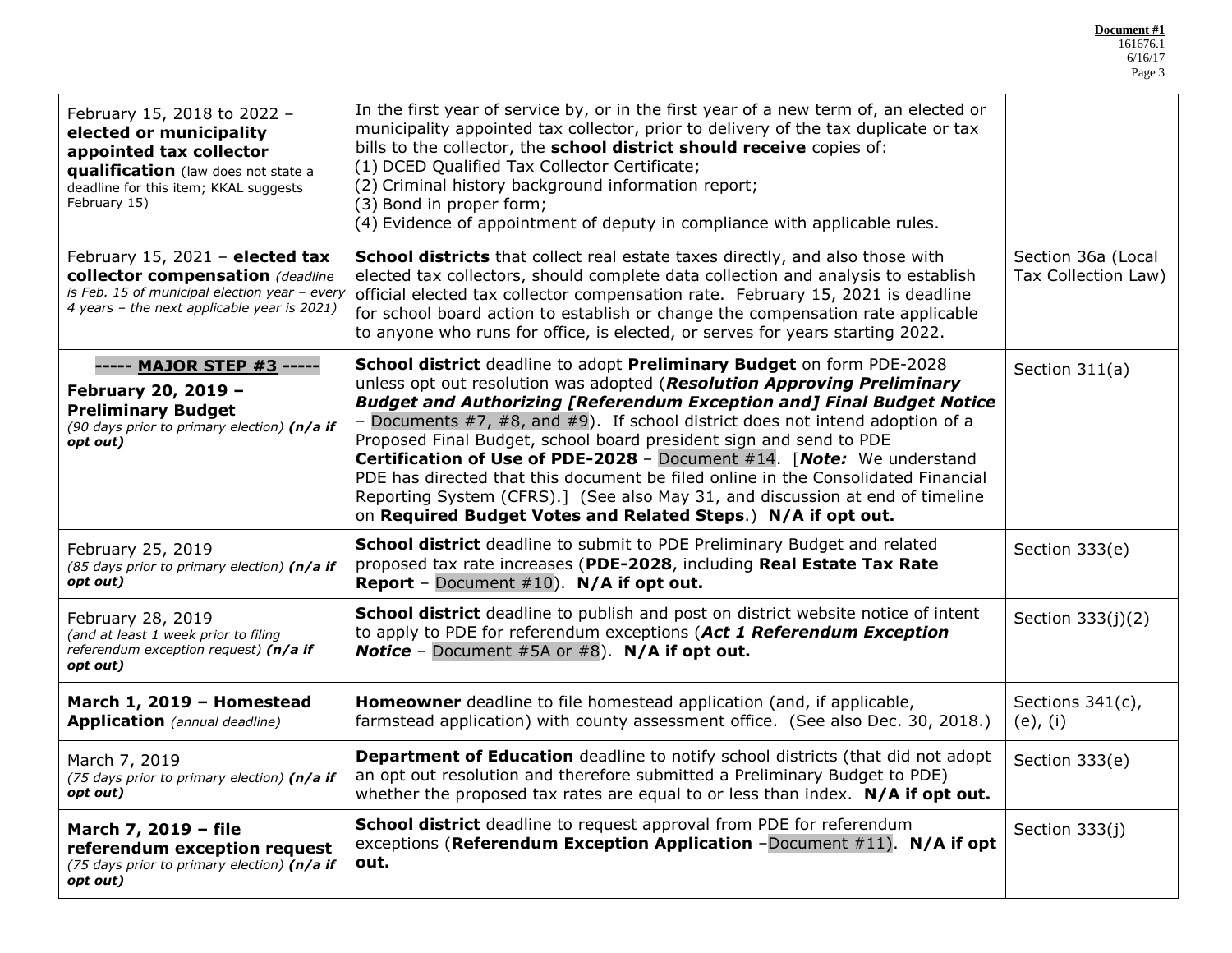**Document #1** 161676.1

| March 22, 2019<br>(60 days prior to primary election) (n/a if<br>opt out)                                                                                                                                                                                                                                                                                                                                                                                                                                                                                                                                                                                                                                                                                                                                                                                                                                                                                                                                                                   | <b>School district</b> deadline to submit primary election referendum question<br>seeking voter approval of tax rate increase in excess of index to county election<br>officials (for each county in which the school district is located), unless<br>referendum exception request has been submitted to PDE. If the school district<br>proposed tax rate increase would exceed the index even if all referendum<br>exception requests were approved, and if it intends to submit a referendum<br>question for that part of the tax rate increase, it must do so by this date. (See<br>March 27 if referendum exception request submitted.) N/A if opt out. | Section 333(c)(3)                                                 |
|---------------------------------------------------------------------------------------------------------------------------------------------------------------------------------------------------------------------------------------------------------------------------------------------------------------------------------------------------------------------------------------------------------------------------------------------------------------------------------------------------------------------------------------------------------------------------------------------------------------------------------------------------------------------------------------------------------------------------------------------------------------------------------------------------------------------------------------------------------------------------------------------------------------------------------------------------------------------------------------------------------------------------------------------|-------------------------------------------------------------------------------------------------------------------------------------------------------------------------------------------------------------------------------------------------------------------------------------------------------------------------------------------------------------------------------------------------------------------------------------------------------------------------------------------------------------------------------------------------------------------------------------------------------------------------------------------------------------|-------------------------------------------------------------------|
| March 27, 2019<br>(55 days prior to primary election) (n/a if<br>opt out)                                                                                                                                                                                                                                                                                                                                                                                                                                                                                                                                                                                                                                                                                                                                                                                                                                                                                                                                                                   | Department of Education deadline to rule on school district request for<br>referendum exception. N/A if opt out.                                                                                                                                                                                                                                                                                                                                                                                                                                                                                                                                            | Section 333(j)(5)(i)                                              |
| April 1, 2019<br>(50 days prior to primary election) (n/a if<br>opt out)                                                                                                                                                                                                                                                                                                                                                                                                                                                                                                                                                                                                                                                                                                                                                                                                                                                                                                                                                                    | School district deadline, if PDE denies all or a part of referendum exception<br>request, to submit to county election officials primary election referendum<br>question seeking voter approval of tax rate increase in excess of index for denied<br>portion of the referendum exception request. N/A if opt out.                                                                                                                                                                                                                                                                                                                                          | Section<br>333(j)(5)(iii)                                         |
| April 15, 2019<br>(annual deadline)                                                                                                                                                                                                                                                                                                                                                                                                                                                                                                                                                                                                                                                                                                                                                                                                                                                                                                                                                                                                         | Secretary of Budget certifies total amount of slot money revenue in Property<br>Tax Relief Fund and Property Tax Relief Reserve Fund and total amount available<br>for distribution.                                                                                                                                                                                                                                                                                                                                                                                                                                                                        | Sections $503(a)(1)$ ,<br>(e)                                     |
| April 20, 2019<br>(annual deadline)                                                                                                                                                                                                                                                                                                                                                                                                                                                                                                                                                                                                                                                                                                                                                                                                                                                                                                                                                                                                         | Secretary of Budget notifies PDE whether it is authorized to provide school<br>districts with slot money allocations.                                                                                                                                                                                                                                                                                                                                                                                                                                                                                                                                       | Section 503(d)                                                    |
| May/June of 2019<br>School district consider final and future budget and long term financial planning<br>steps, including: (1) fund transfer to capital reserve fund or other budget<br>category transfers, and (2) general fund balance designation for particular future<br>needs. Factors to consider include future capital needs and School Code § 688<br>general fund balance limits. [Note: As to timing for budget transfers, the<br>School Accounting Manual, under Budgetary Transfers, states that: "Transfers<br>may not be made after the end of the budgeted fiscal year." However, relying on<br>Municipal Code legal authority, many school districts make transfers to the<br>capital reserve fund as part of finalizing the audit after the fiscal year end. As to<br>timing for fund balance designation, this may occur at any time, but is often<br>done before the fiscal year end in connection with budget adoption, or after the<br>fiscal year end in connection with financial statement preparation and audit.] |                                                                                                                                                                                                                                                                                                                                                                                                                                                                                                                                                                                                                                                             | Section 687<br>(School Code);<br>Section 1432<br>(Municipal Code) |
| May 1, 2019 - slot money<br>notice<br>(annual deadline)                                                                                                                                                                                                                                                                                                                                                                                                                                                                                                                                                                                                                                                                                                                                                                                                                                                                                                                                                                                     | <b>Department of Education</b> notifies school districts of slot money allocation<br>amount. This amount is used in calculating the homestead exclusion amount for<br>tax bills.                                                                                                                                                                                                                                                                                                                                                                                                                                                                            | Section 505(a)(4)                                                 |
| May 1, 2019 - county<br>homestead report<br>(annual deadline)                                                                                                                                                                                                                                                                                                                                                                                                                                                                                                                                                                                                                                                                                                                                                                                                                                                                                                                                                                               | County assessment office provides each school district a certified report of<br>homestead and farmstead properties per 53 Pa.C.S.A. § 8584(i).                                                                                                                                                                                                                                                                                                                                                                                                                                                                                                              | Section $341(g)(3)$                                               |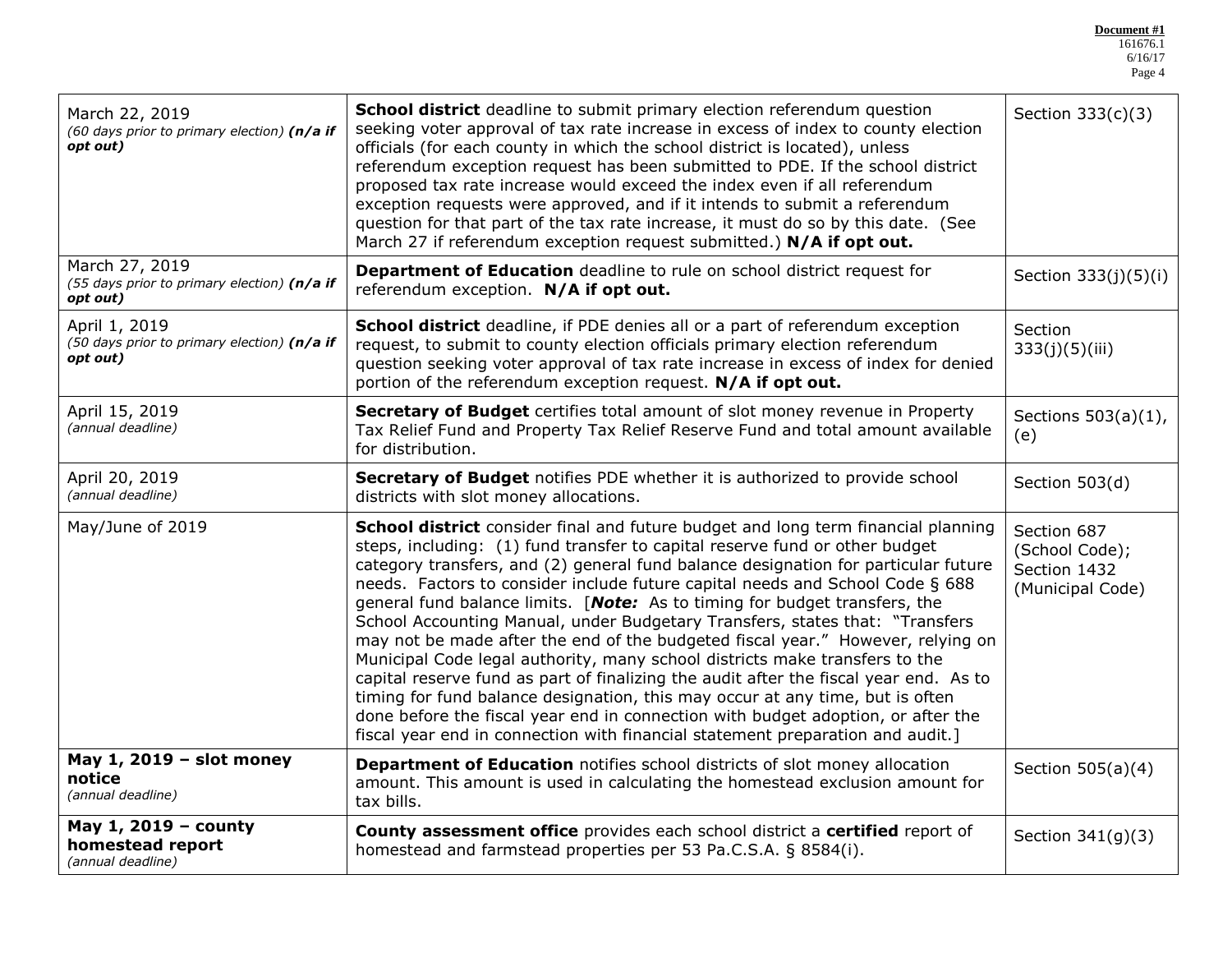Page 5 **----- KEY DATE ----- May 21, 2019 – primary election** *(fourth Tuesday in April for Presidential election year; otherwise, third Tuesday in May) (n/a if opt out)* **Primary election**. If school district budget requires tax rate increase in excess of index and approved exceptions, county election officials place referendum question on the ballot pursuant to school district request. In addition, county election officials, in conjunction with school board, draft nonlegal interpretative statement to accompany referendum question. (See also March 22 and April 1). **N/A if opt out.** Section 333(c)(4) **May regular school board meeting School district** appoint tax collector for direct collection of real estate taxes as required by School Code § 683 (*Direct Tax Collection Tax Collector Appointment Resolution* and *Direct Tax Collection Acceptance of Appointment as Tax Collector* – Documents #12 and #12A) – if school district collects directly rather than through elected tax collector. **School district** approve any tax collection procedure changes. **School district** adopt any changes to existing LTEA taxes. (See also May 31 concerning other required LTEA steps. If LTEA taxes changed and advertising required, deliver advertisement to newspaper of general circulation/Law Review for publication once a week for 3 weeks as required by LTEA § 306. Also, consider preliminary action at prior school board meeting.) Section 683 (School Code) May 30, 2019 *(annual deadline/optional action) (adoption must occur within 30 days of receipt of PDE notice of slot money; see note above)* **School district** deadline to adopt resolution declining slot money and allowing voter decision. (See also June 4 and July 30) Section 903(a) May 31, 2019 *(annual deadline – Act 1 § 351(f)(1) and LTEA § 511 state a June 1 deadline to report tax information; however, LTEA § 312 states a May 31 deadline. LTEA § 310 also requires filing a certified copy within 15 days after effective date.* **School district** deadline to report to, and file certified copy with, the Department of Community and Economic Development, new LTEA tax enactments and repeals and changes of LTEA taxes or tax collector (in order to require employer withholding of a new tax, withholding at a new rate, or to suspend withholding of a tax effective July 1, and otherwise to comply with filing requirements). [*Note:* DCED encourages e-filing using Form CLGS-501. Certified copies of tax enactments may be filed by pdf email attachment.] Section 351(f)(1); LTEA Sections 310, 312, 511; 71 P.S. § 965 **----- MAJOR STEP #4 ----- May 31, 2019 – Proposed Final Budget** *(and at least 30 days prior to final budget adoption – see discussion in middle column and at end of timeline on Required Budget Votes and Related Steps)* **School district** deadline to adopt **Proposed Final Budget** (*Resolution Authorizing Proposed Final Budget Display and Advertising* – Documents #13 and #9) – and to submit to PDE **Certification of Use of PDE-2028** – Document #14. [*Notes:* (1) We understand PDE has directed that the certification of use be filed online in the CFRS. (2) PDE believes this action should occur in all cases, even if the school district adopted a Preliminary Budget. KKAL believes this action approving the specific Proposed Final Budget before adoption is mandatory if the school board previously adopted an opt out resolution and therefore did not previously adopt a Preliminary Budget. KKAL believes this step is optional if the school board previously adopted a Preliminary Budget. However, KKAL recommends following the PDE recommended process unless there is a compelling reason to do otherwise. See discussion at end of timeline on **Required Budget Votes and**  Section 687(a)(1) (School Code)

**Related Steps**.]

**Document #1** 161676.1 6/16/17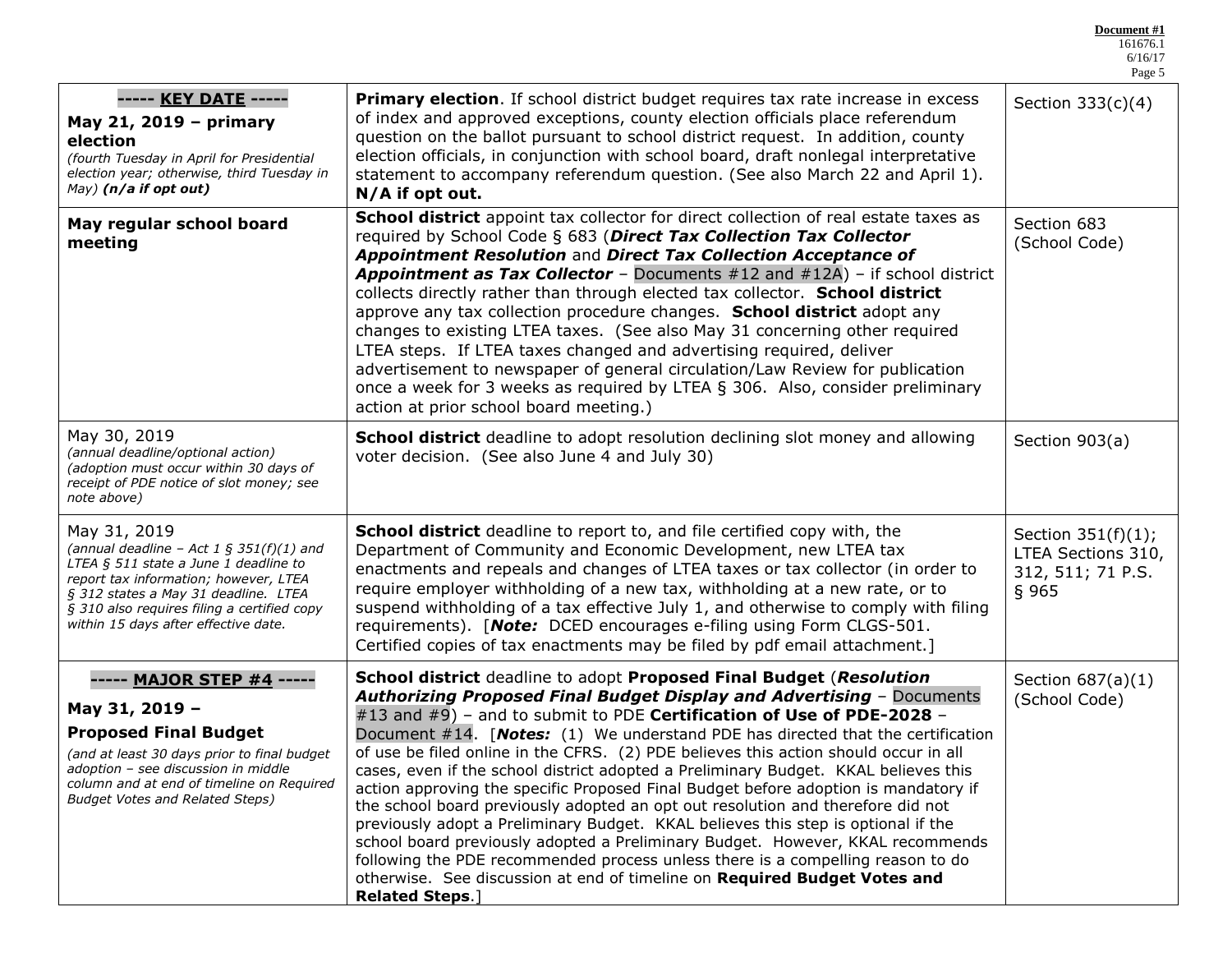| Document #1 |  |
|-------------|--|
|             |  |

|                                                                                                                                                                                 |                                                                                                                                                                                                                                                                                                                                                                                                                                                                                                                                                                                                                                                                                                                                                                                                                                                                                                                                                         | Page 6                                                                       |
|---------------------------------------------------------------------------------------------------------------------------------------------------------------------------------|---------------------------------------------------------------------------------------------------------------------------------------------------------------------------------------------------------------------------------------------------------------------------------------------------------------------------------------------------------------------------------------------------------------------------------------------------------------------------------------------------------------------------------------------------------------------------------------------------------------------------------------------------------------------------------------------------------------------------------------------------------------------------------------------------------------------------------------------------------------------------------------------------------------------------------------------------------|------------------------------------------------------------------------------|
| June 4, 2019<br>(and within 5 days after slot money<br>rejection resolution adoption)                                                                                           | School district deadline to submit copy of resolution declining slot money to<br>PDE. (See also May 30 and July 30)                                                                                                                                                                                                                                                                                                                                                                                                                                                                                                                                                                                                                                                                                                                                                                                                                                     | Section 903(b)                                                               |
| June 10, 2019 - budget public<br>display<br>(and at least 20 days prior to final budget<br>adoption)                                                                            | School district deadline to make Proposed Final Budget on form PDE-2028<br>available for public inspection (public display).                                                                                                                                                                                                                                                                                                                                                                                                                                                                                                                                                                                                                                                                                                                                                                                                                            | Section $312(c)$ ;<br>School Code<br>Section<br>687(a)(2)(i)                 |
| June 20, 2019<br>(and at least 10 days prior to final budget<br>adoption)                                                                                                       | School district deadline to publish notice of intent to adopt Final Budget (Final<br><b>Budget Notice - Document #9).</b>                                                                                                                                                                                                                                                                                                                                                                                                                                                                                                                                                                                                                                                                                                                                                                                                                               | Section 312(c)                                                               |
| ----- MAJOR STEP #5 -----<br>June 30, 2019 - Final Budget<br>(annual deadline) (the final budget must<br>be adopted no later than the last day of<br>the 2018-2019 fiscal year) | School district deadline to adopt Final Budget on form PDE-2028 (Final<br><b>Budget for General Fund Approval Resolution - Document #15).</b>                                                                                                                                                                                                                                                                                                                                                                                                                                                                                                                                                                                                                                                                                                                                                                                                           | Section 312(a)                                                               |
| June 30, 2019 - homestead<br>exclusion (annual deadline)                                                                                                                        | School district deadline to adopt resolution implementing homestead/farmstead<br>exclusion (Homestead and Farmstead Exclusion Resolution - Document<br>$#16$ ).                                                                                                                                                                                                                                                                                                                                                                                                                                                                                                                                                                                                                                                                                                                                                                                         | Sections 321(d),<br>342, 505(a)(4)                                           |
| June 30, 2019 - tax levy<br>(annual deadline)                                                                                                                                   | School district deadline to adopt Annual Tax Levy Resolution - Document<br>#17 (real estate tax levy, School Code per capita tax levy (if any), and summary<br>of LTEA taxes not requiring annual levy). (Note: In school districts where a<br>county-wide reassessment is applicable for the first time this year, calculating<br>the permissible real estate tax rate requires two steps - an initial step of<br>calculating a lower, revenue neutral tax rate, and a second step of calculating<br>the permissible tax rate $-$ using the Act 1 index for the <b>preceding year</b> (not the<br>current year). Act 91 previously required a two-vote procedure, with initial<br>adoption of Reassessment Year - Preliminary Resolution Establishing<br>Revenue Neutral Tax Rate, followed by Reassessment Year - Final<br>Resolution Levying Taxes and Establishing Final Tax Rate. The two-vote<br>procedure is now optional for school districts.) | Section 687<br>(School Code)<br>53 Pa.C.S.A.<br>§ 8823<br>53 P.S. § 6926.327 |
| July 1, 2019 - tax bills<br>(annual deadline)                                                                                                                                   | School district deadline to furnish tax collector with tax duplicate/Tax Bills -<br>Document #18. [Note: Tax bills should be dated July 1 and mailed on or before<br>July $1.]$                                                                                                                                                                                                                                                                                                                                                                                                                                                                                                                                                                                                                                                                                                                                                                         |                                                                              |
| July 15, 2019<br>(annual deadline)                                                                                                                                              | School district deadline to submit copy of Annual Tax Levy Resolution to<br>Department of Community and Economic Development. (Copy may be filed by<br>pdf email attachment.)                                                                                                                                                                                                                                                                                                                                                                                                                                                                                                                                                                                                                                                                                                                                                                           | 71 P.S. § 965                                                                |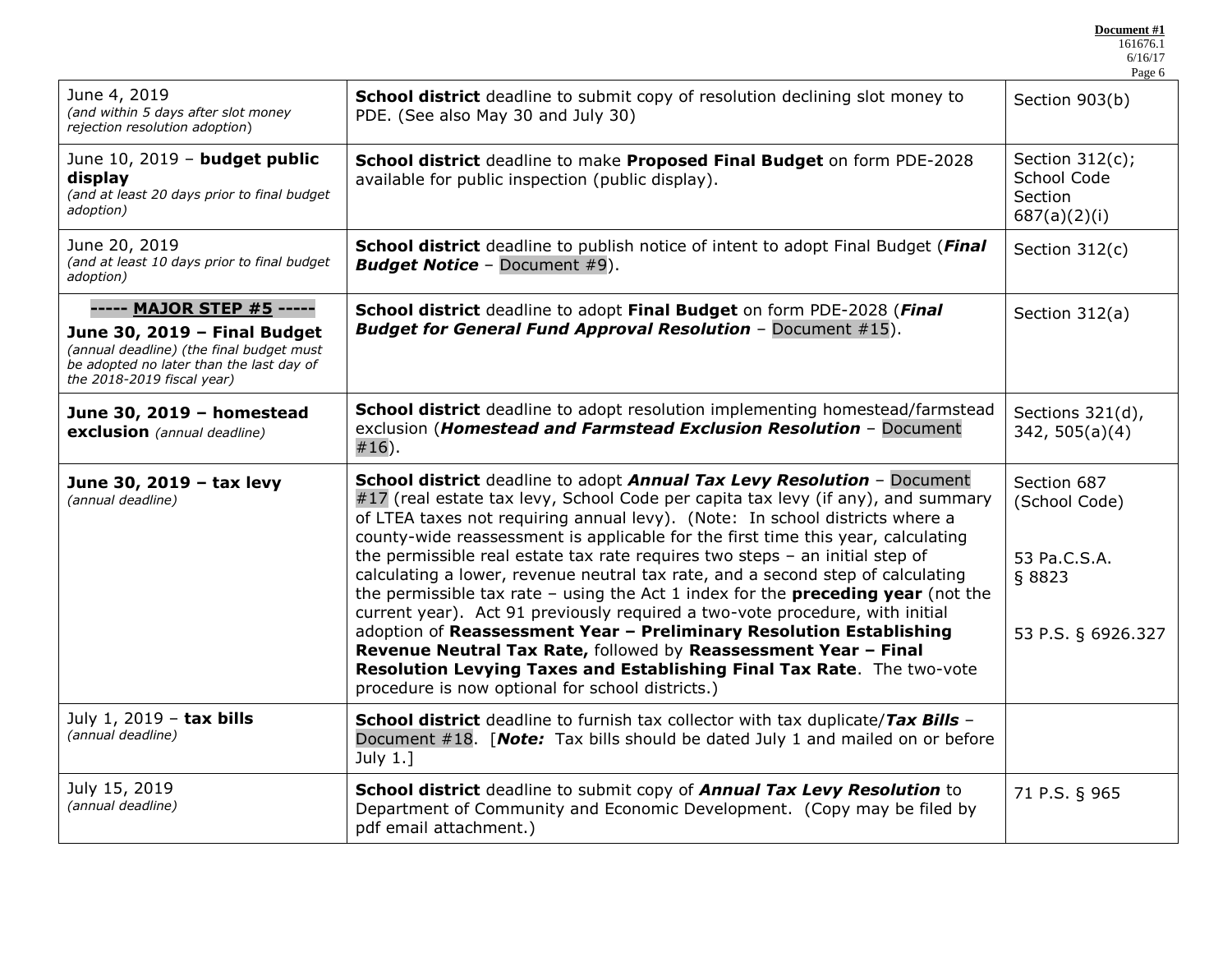**Document #1** 161676.1 6/16/17 Page 7

| School district deadline to submit Final Budget to PDE on form PDE-2028. In<br>July 15, 2019<br>order to show compliance with School Code § 688 eight percent (8%) general<br>(annual deadline - and within 15 days<br>after final budget adoption)<br>fund balance limit, also file Certification of Estimated Ending Fund Balance<br>from 2018-2019 General Fund Budget. [Note: We understand PDE has<br>directed to file online in the CFRS.] In addition, if referendum exceptions were<br>approved, must file Certification of Utilization of Referendum Exceptions -<br>Document #19.                                                                |                                                                                                                                                                                                                                                                                                                                                                                                                                                                        | Sections 687(b),<br>688<br>(School Code) |
|------------------------------------------------------------------------------------------------------------------------------------------------------------------------------------------------------------------------------------------------------------------------------------------------------------------------------------------------------------------------------------------------------------------------------------------------------------------------------------------------------------------------------------------------------------------------------------------------------------------------------------------------------------|------------------------------------------------------------------------------------------------------------------------------------------------------------------------------------------------------------------------------------------------------------------------------------------------------------------------------------------------------------------------------------------------------------------------------------------------------------------------|------------------------------------------|
| July 30, 2019<br>(and within 60 days after deadline for<br>school district to notify PDE of slot money<br>rejection resolution adoption)                                                                                                                                                                                                                                                                                                                                                                                                                                                                                                                   | Department of Education deadline to notify election officials of applicable<br>Section 904(b)<br>county of school districts that have taken action to decline slot money and allow<br>voter decision. (See also May 30 and June 4)                                                                                                                                                                                                                                     |                                          |
| August 22, 2019<br>(fourth Thursday in August)                                                                                                                                                                                                                                                                                                                                                                                                                                                                                                                                                                                                             | <b>Department of Education</b> pays school district 50% of slot money allocation.                                                                                                                                                                                                                                                                                                                                                                                      | Section 505(b)                           |
| October 24, 2019<br>(fourth Thursday in October)                                                                                                                                                                                                                                                                                                                                                                                                                                                                                                                                                                                                           | <b>Department of Education</b> pays school district 50% of slot money allocation.                                                                                                                                                                                                                                                                                                                                                                                      |                                          |
| November 1, 2019                                                                                                                                                                                                                                                                                                                                                                                                                                                                                                                                                                                                                                           | Date on which unpaid school district real estate tax becomes delinquent. School<br>district or tax collector send delinquent tax notice to taxpayers who have not<br>paid real estate tax or real estate tax installment due on or before October 31.<br>Notice should include reference to applicable penalty and December 31 turnover<br>to County Tax Claim Bureau or delinquent tax collector.                                                                     |                                          |
| November 5, 2019<br>(first Tuesday after first Monday in<br>November)                                                                                                                                                                                                                                                                                                                                                                                                                                                                                                                                                                                      | General election. For school districts that rejected slot money allocation,<br>county election officials place referendum question on the ballot for voters to<br>determine if the school district will be eligible to receive slot money allocation in<br>2019-2020. In addition, county election officials, in conjunction with school<br>board, draft nonlegal interpretative statement to accompany referendum<br>question. (See also May 30, June 4, and July 30) |                                          |
| School district deadline to report to, and file certified copy with, the<br>December 1, 2019<br>(annual deadline - Act 1 § 351(f)(2) and<br>Department of Community and Economic Development, new LTEA tax<br>LTEA § 511 state a December 1 deadline)<br>enactments and repeals and changes of LTEA taxes or tax collector (to require<br>employer withholding of a new tax, withholding at a new rate, or to suspend<br>withholding of a tax effective January 1, and otherwise to comply with filing<br>requirements). [Note: DCED encourages e-filing using Form CLGS-501.<br>Certified copies of tax enactments may be filed by pdf email attachment.] |                                                                                                                                                                                                                                                                                                                                                                                                                                                                        | Section 351(f)(2);<br>71 P.S. § 965.     |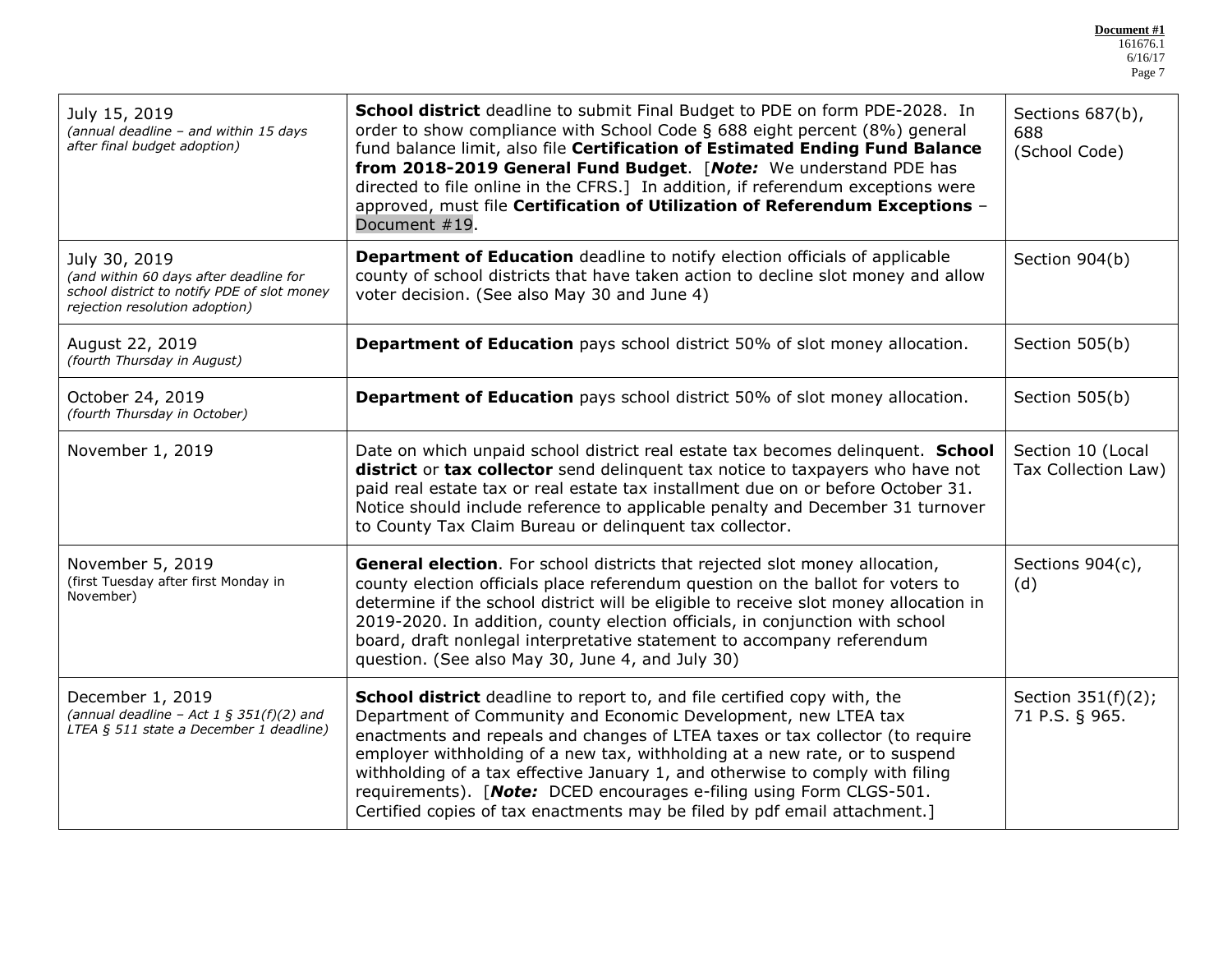**Meaning of deadlines:** Various deadlines require the school district to "submit" various items or to "seek approval" by specified dates. Act 1 does not expressly state whether this requires receipt by the other party by the specified date, or merely requires mailing by the specified date. In order to avoid any question, the school district should assume that the item must be received by the other party by the specified date.

**Deadlines that fall on Saturday or Sunday:** The Pennsylvania Statutory Construction Act, 1 Pa. C.S.A. § 1908, provides as follows: "When any period of time is referred to in any statute, such period in all cases … shall be so computed as to exclude the first and include the last day of such period. Whenever the last day of any such period shall fall on Saturday or Sunday, or on any day made a legal holiday by the laws of this Commonwealth or of the United States, such day shall be omitted from the computation." However, for statutes that require action on a specified annual date, such as December 15, February 15, March 1, or May 1, the law is unclear as to what deadline applies when the specified date falls on a Saturday or Sunday. To avoid potential issues, school districts should assume the deadlines are not extended.

#### **Required Budget Votes and Related Steps:**

- 1. Act 1 of 2006 §§ 311 and 312 enacted new provisions governing the budget process. When these provisions were written, the drafters failed to consider the pre-existing School Code § 687 provisions on the budget process. The end result is inconsistency and uncertainty on how to reconcile the Act 1 and School Code § 687 budget process provisions.
- 2. School Code § 687 provisions that predated Act 1 include the following:
	- Section 687 refers to a **Proposed Budget**. (Before Act 1, the Proposed Budget was often referred to as the Preliminary Budget. However, there was no reference in § 687 or any other statute to a Preliminary Budget, Preliminary Budget Proposal, or Proposed Final Budget. Under § 687, the only document expressly required to be approved before the Final Budget was the Proposed Budget.)
	- Section 687 mandates that the school board adopt the Proposed Budget at least 30 days before adoption of the **Final Budget**.
	- Section 687 mandates public display of the Proposed Budget at least 20 days before adoption of the Final Budget, and mandates publishing notice of the Proposed Budget at least 10 days before adoption of the Final Budget.
	- Section 687 mandates that, on the date of school board adoption of the Proposed Budget, the school board president certify to PDE that the Proposed Budget was prepared, presented, and will be made available for public inspection using PDE form 2028. For this purpose, PDE has directed use of the PDE form **Certification of Use of PDE-2028 – Document #14.**
	- School Code §§ 671 and 672 mandate adoption by June 30 of the Final Budget.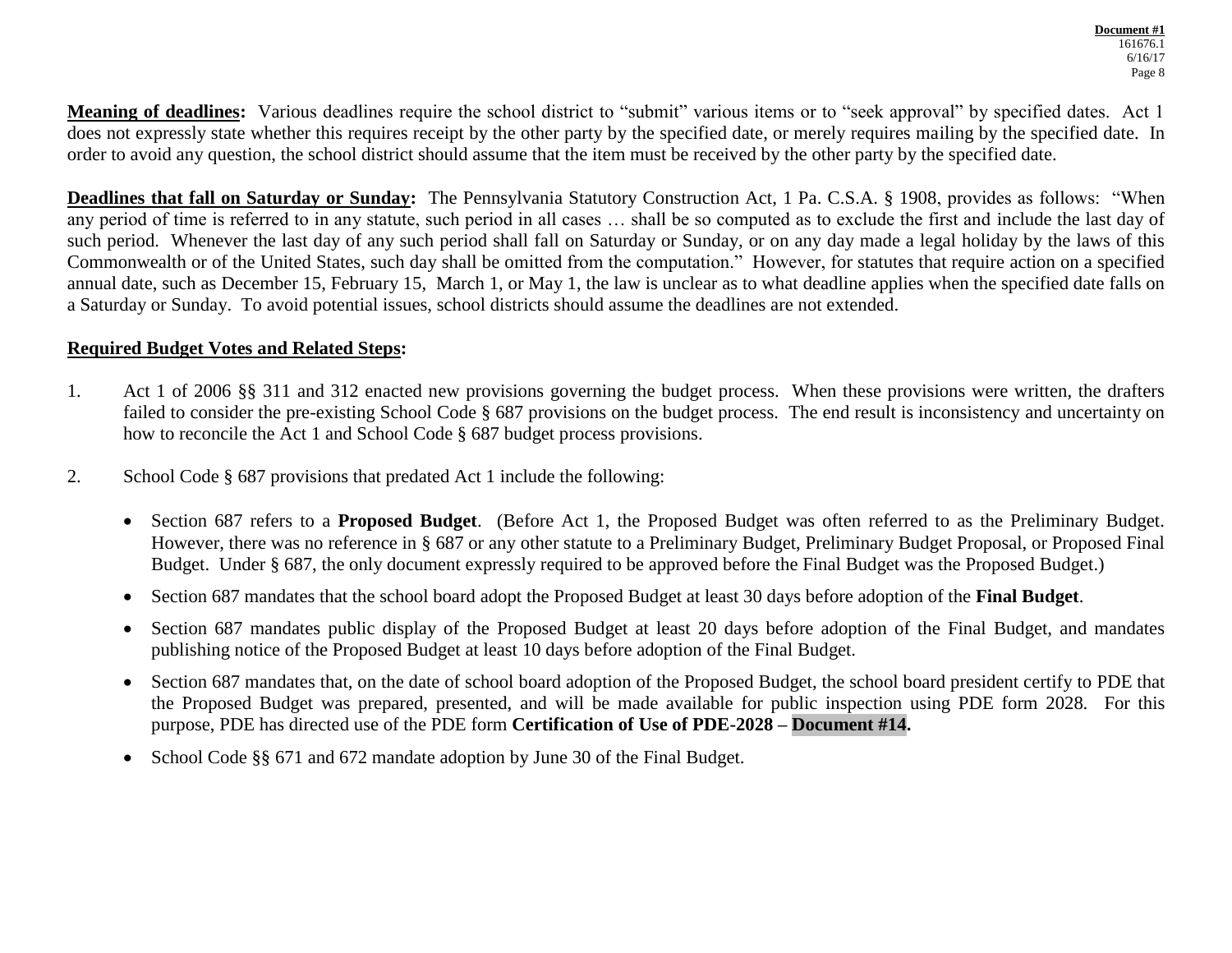- 3. Act 1 provisions include the following:
	- Unless an opt out resolution is adopted, § 311 mandates that the school board adopt a **Preliminary Budget Proposal** at least 90 days before the primary election.
	- Act 1 mandates 20-day public display and 10-day published notice of intent to adopt before adoption of the Preliminary Budget Proposal (but does not state any requirement for a school board vote prior to adoption of the Preliminary Budget Proposal 90 days before the primary election).
	- Act 1 next repeats the School Code requirements for adoption of the Final Budget by June 30, and for 20-day public display and 10day published notice of intent to adopt before adoption of the Final Budget. (Once again, other than the requirement for adoption of the Preliminary Budget Proposal 90 days before the primary election, Act 1 does not state any requirement for the school board to vote on the Final Budget before its adoption by June 30.)
- 4. Act 1 does not address whether the Act 1 **Preliminary Budget Proposal** is the same as or something different from the School Code § 687 **Proposed Budget**. KKAL believes these two terms should be interpreted as meaning the same thing, and that adoption of the Preliminary Budget Proposal early in the year satisfies the School Code § 687 requirement for adopting a proposed budget 30 days before adoption of the Final Budget. However, PDE takes a different view. PDE interprets the Act 1 Preliminary Budget Proposal as something different from the § 687 Proposed Budget, and therefore believes school districts that have not adopted an opt out resolution are required to adopt both a Preliminary Budget Proposal and also another version labeled Proposed Final Budget at least 30 days in advance of adopting the Final Budget. In fact, PDE also believes school districts that do not intend to adopt an opt out resolution should also adopt a Proposed Preliminary Budget before adopting the Preliminary Budget Proposal.
- 5. PDE's interpretation is that *4 separate votes* are required as follows if the school district has not adopted an opt out resolution:

## December/January/February

- 1. Adopt Proposed Preliminary Budget
- 2. Adopt Preliminary Budget

## May/June

- 3. Adopt Proposed Final Budget (at least 30 days before step 4)
- 4. Adopt Final Budget
- 6. Although KKAL believes that steps 1 and 3 are optional if the school district has not adopted an opt out resolution, we suggest following PDE's interpretation in order to avoid unnecessary questions.